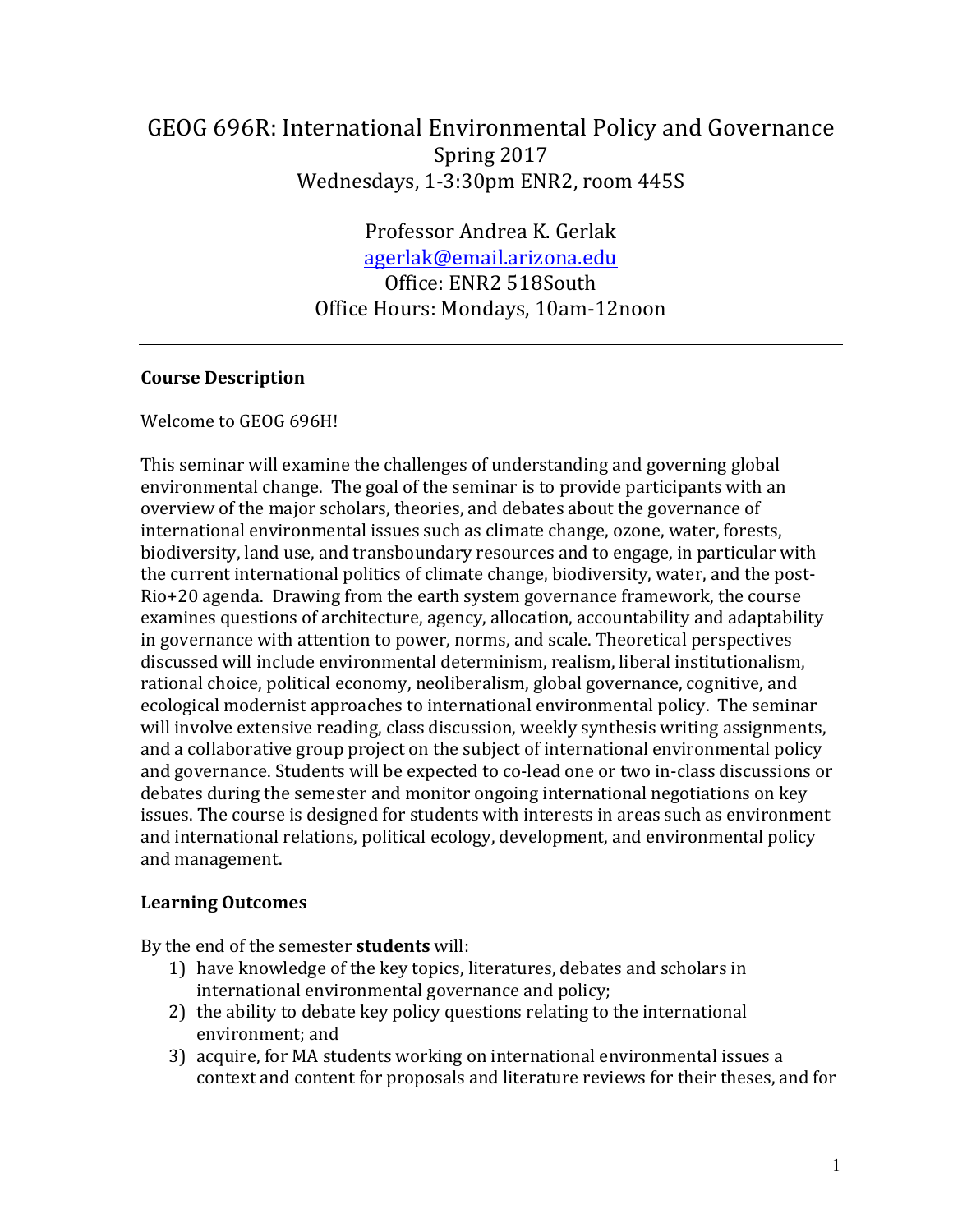PhD students material that could be used in proposals and comprehensive exams. 

# **Course Materials**

There is one required text for the course and articles that can be accessed through the University of Arizona's electronic resources library. Students are expected to complete the required reading in preparation for the class meeting. Some assignments will require extra readings (such as journal articles, books or news stories) to be completed.

O'Neill, Kate (2009) *The Environment and International Relations*. Cambridge: Cambridge University Press.

# **Course Assignments and Grading**

# Participant responsibilities

- Read all required readings in advance of each week's seminar, come with questions and discussion points, not just a summary
- Actively participate in class discussions
- Lead 1 class discussions (see below for detailed instructions)
- Weekly two-page synthesis papers in response to readings and class debate (at least X during the semester,  $#1$  and  $#2$  are required)
- A collaborative group project  $(16-20 \text{ pages}/5000 \text{ words})$  on a topic related to international environmental policy and governance

# Leading a class discussion

Each student will lead a class discussion that builds from the weekly synthesis/debate paper. Start preparation at least 2 weeks in advance of class. If more than one student is assigned to the discussion, coordinate with your co-leaders to choose how to best work together. It is required that you meet with the instructor to discuss your approach to the discussion on the Monday prior to discussion (during office hours or another agreed to time). In leading the class discussion, it is important to think about engaging questions that get to the assumptions, interpretations, and critiques, of a particular theory, policy, or method. You can use presentation software such as powerpoint to help facilitate the discussion (bring on a usb).

# Synthesis papers

Synthesis papers provide an opportunity for students to integrate and reflect on key debates in international environmental policy and governance. Synthesis papers should be approximately 2 double-spaced pages and be appropriately referenced. Each synthesis is due on Wednesday at 9am, the day the topic is scheduled on the syllabus. Email your synthesis paper to the instructor at agerlak@email.arizona.edu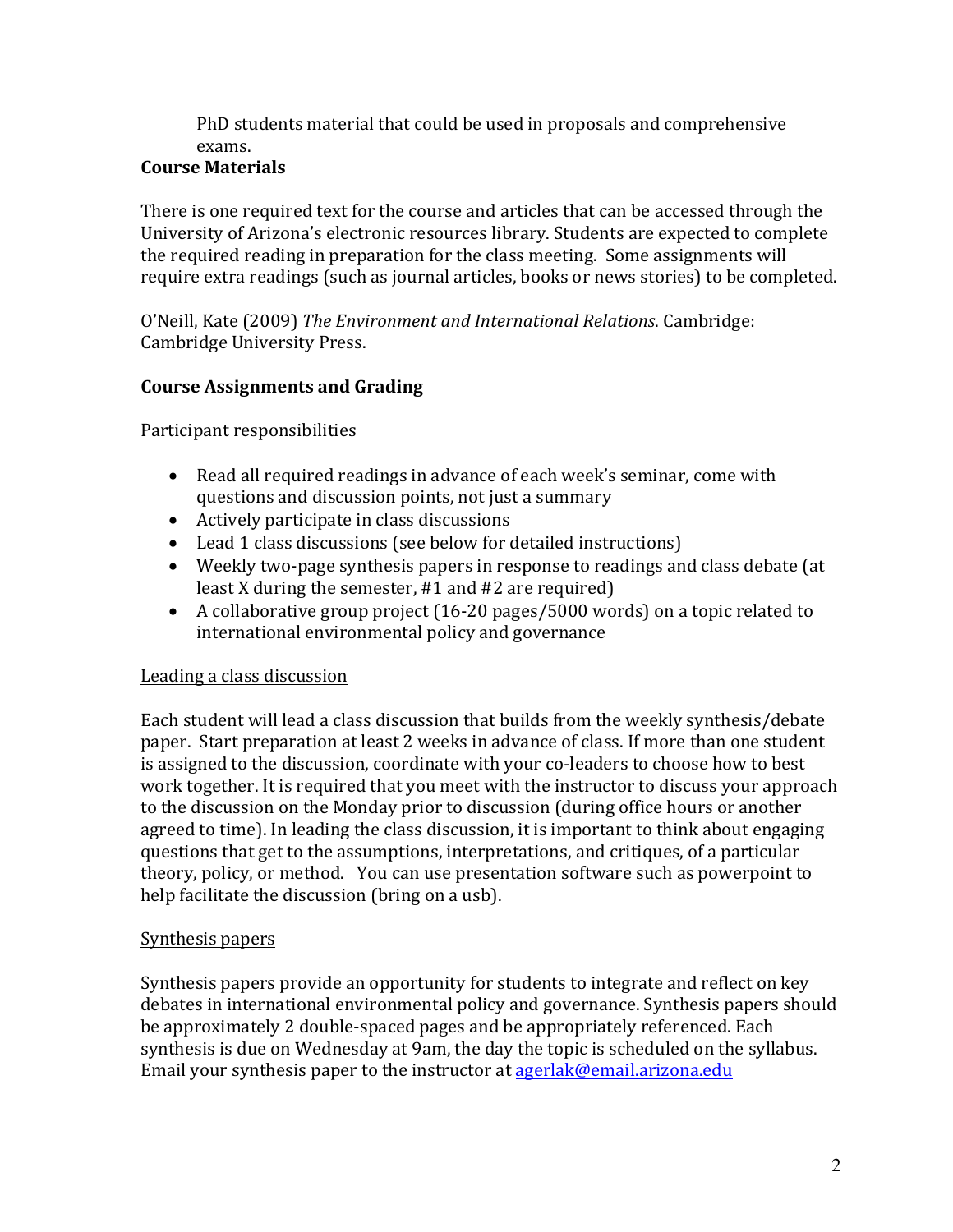The goal of the synthesis paper is not to regurgitate the readings but rather engage with the debate by synthesizing, integrating, and critiquing the readings. Students will draw from the readings provided on the syllabus and will also access and integrate two additional relevant articles to allow for greater depth into particular topics or issues.

The additional articles can be found through a search of reference lists of the required readings and/or through a google scholar search. Below is a list of useful journals for international environmental policy and governance.

- *Annual Review of Environment and Resources*
- *Climate Policy*
- *Current Opinion in Sustainability*
- *Environment and Planning (A&D)*
- *Environmental Politics*
- *Foreign Policy*
- *Geoforum*
- *Global Environmental Change*
- *Global Environmental Politics*
- *Global Governance*
- *Governance*
- *International Affairs*
- *International Environmental Agreements*
- *Journal of Peace Research*
- *PNAS*
- *Political Geography*
- *Wiley Interdisciplinary Reviews – Climate Change*

There will be a synthesis topic each week but students are required to complete only 8 (out of 12) over the course of the semester. To be sure we start on a good foot, six synthesis papers are due by spring break. The first synthesis paper is required for everyone. 

#### Collaborative group project

Students will work in small teams on an agreed-upon topic related to international environmental policy and governance. We will designate a set time towards the end of each weekly seminar time to discuss progress and next steps. The aim is to develop a manuscript for publication.

#### Assessment

| Weekly two-page synthesis papers (8@5% each) | 40%             |
|----------------------------------------------|-----------------|
| Leading 1 class discussions                  | 15%             |
| Contribution to class discussions            | 15%             |
| Collaborative group project                  | 30 <sup>%</sup> |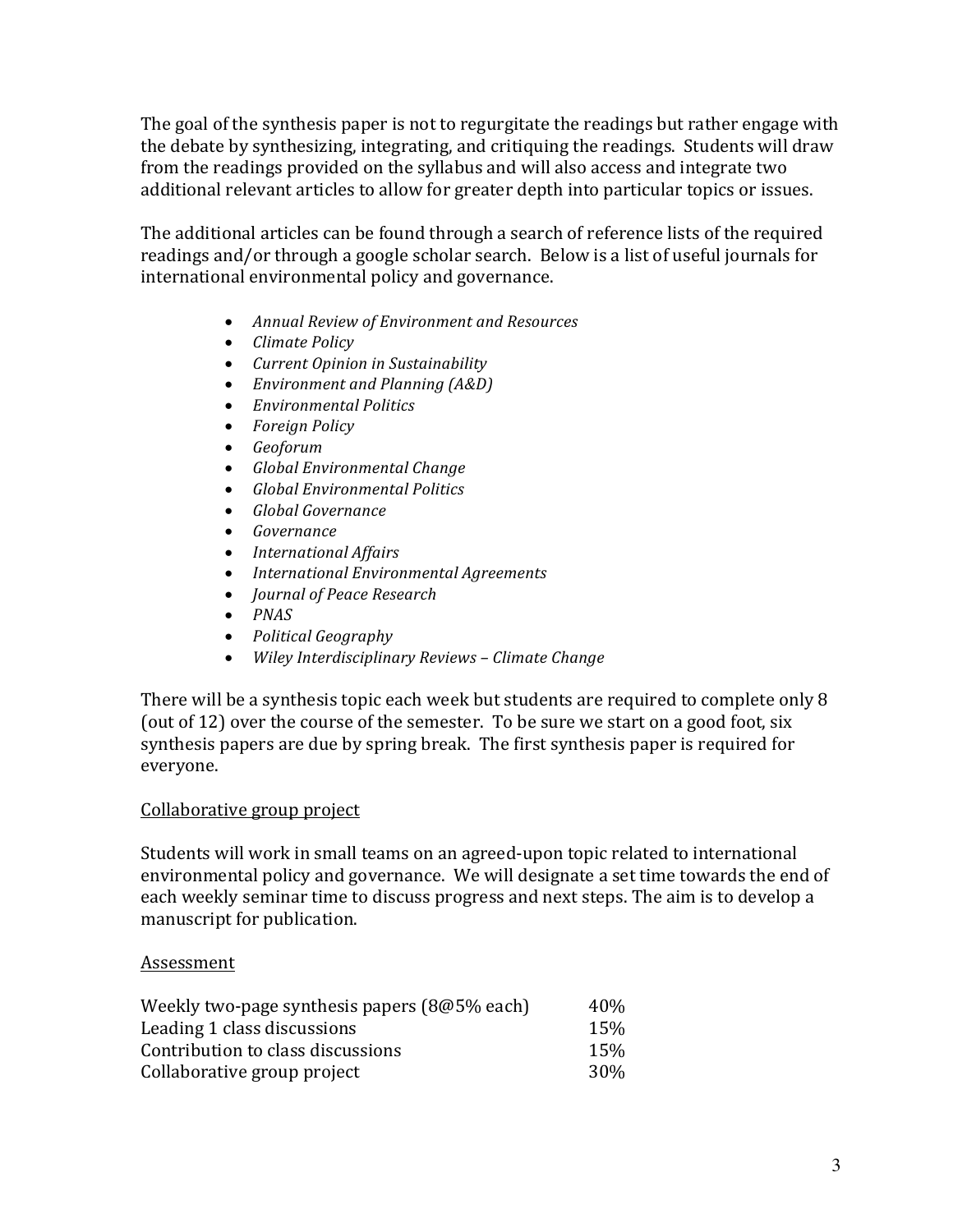In assigning final grades, I will take account of improvements, especially in writing, and structure of arguments, over the semester.

Course grades will be assigned on the student's proportion of total points based on the standard percentages:  $90 + (A)$ ,  $80-89$  (B),  $70-79$  (C),  $60-69$  (D), and below 60 (E) grading scale.

University policy regarding grades and grading systems is available at: http://catalog.arizona.edu/2013-14/policies/grade.htm

Requests for incompletes  $(I)$  and withdrawal  $(W)$  must be made in accordance with university policies which are available at http://catalog.arizona.edu/2013-14/policies/grade.htm#I and http://catalog.arizona.edu/2013- 14/policies/grade.htm#W respectively.

## Late work policy

You are expected to complete assignments on time. As a rule, work will not be accepted late except in case of documented emergency or illness. You may petition the professor in writing for an exception if you feel you have a compelling reason for turning work in late. At my discretion, late assignments will be penalized 10% for each day they are late.

#### Attendance policy

The UA's policy concerning Class Attendance and Participating in course and attending lectures and other course events are vital to the learning process. As such, attendance is required at all class meetings. Excused absences will include all holidays or special events observed by organized religions and will be honored for students who show religious affiliation in advance. Additionally, absences pre-approved by the University of Arizona Dean of Students or those pre-approved by the instructor will be honored as well. Students who miss class due to illness or emergency are required to bring documentation from their healthcare provider or other relevant, professional third parties. Failure to submit third-party documentation will result in unexcused absences. Students who miss class without an excused absence will be unable to make up these exercises. 

Administrative Drops is available at: http://catalog.arizona.edu/2013-14/policies/classatten.htm 

The UA policy regarding absences on and accommodation of religious holidays is available at http://deanofstudents.arizona.edu/religiousobservanceandpractice

Absences pre-approved by the UA Dean of Students (or Dean designee) will be honored. See: http://uhap.web.arizona.edu/chapter 7#7.04.02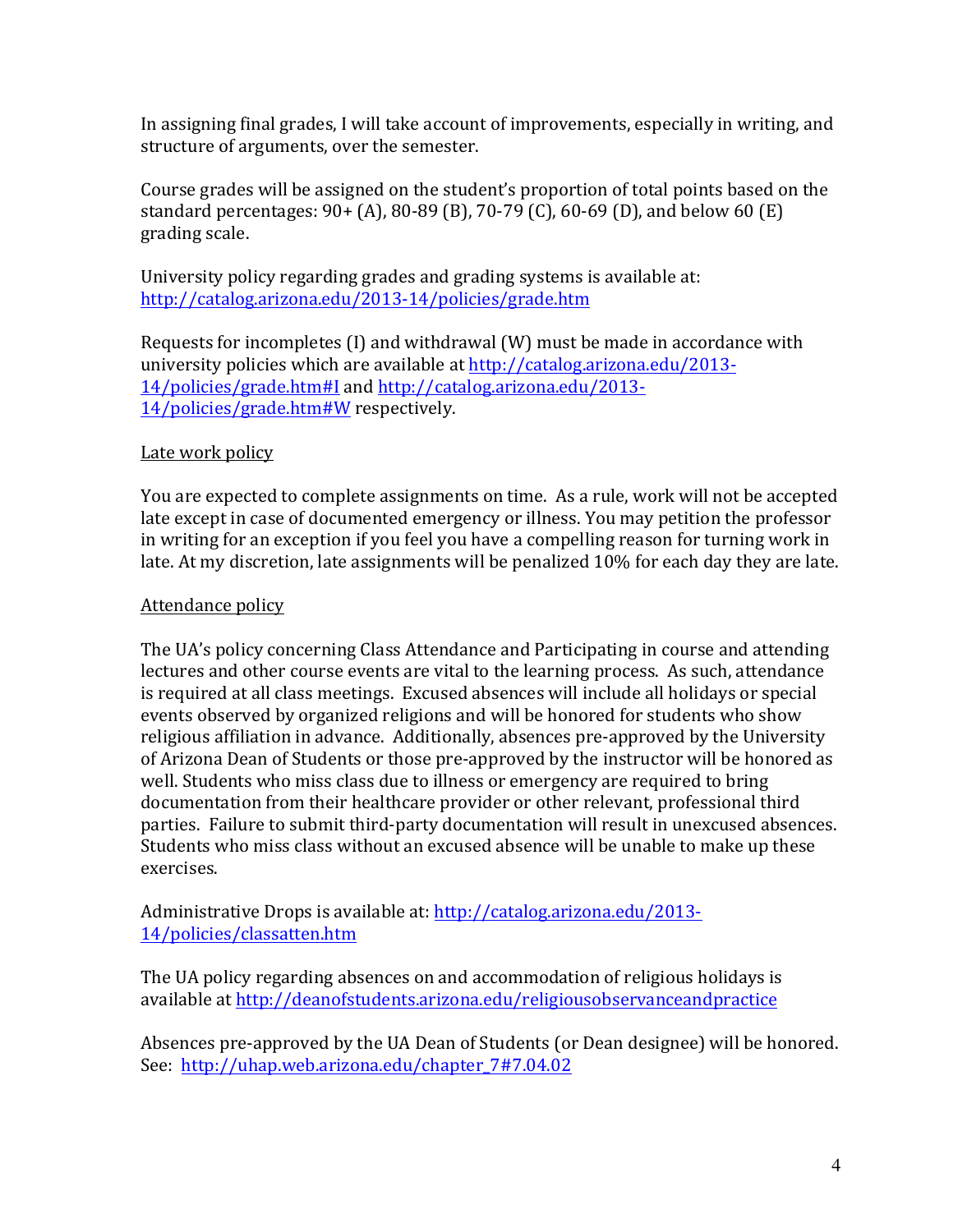## **Course Policies**

#### Classroom behavior

To foster a positive learning environment, students may not text, chat, make phone calls, or surf the web during class meetings. Students are asked to refrain from disruptive conversations with people sitting around them during lecture. Students observed engaging in disruptive activity will be asked to cease this behavior. Students who continue to disrupt the class will be asked to leave the class and may be reported to the Dean of Students.

The Arizona Board of Regents' Student Code of Conduct, ABOR Policy 5-308, prohibits threatening behavior. "Threatening behavior" is defined by UA to mean any statement, communication, conduct or gesture, including those in written form, directed toward any member of the University community that causes a reasonable apprehension of physical harm to a person or property. A student can be guilty of threatening behavior even if the person who is the object of the threat does not observe or receive it, so long as a reasonable person would interpret the maker's statement, communication, conduct or gesture as a serious expression of intent to physically harm. See http://policy.arizona.edu/education-and-student-affairs/threatening-behaviorstudents

The University is committed to creating and maintaining an environment free of discrimination. See http://policy.arizona.edu/human-resources/nondiscriminationand-anti-harassment-policy

#### Accessibility

It is the University's goal that learning experiences be as accessible as possible. If you anticipate or experience physical or academic barriers based on disability, please let me know immediately so that we can discuss options. You are also welcome to contact Disability Resources (520-621-3268) to establish reasonable accommodations. For additional information on Disability Resources and reasonable accommodations, please visit http://drc.arizona.edu/.

If you have reasonable accommodations, please plan to meet with me by appointment or during office hours to discuss accommodations and how my course requirements and activities may impact your ability to fully participate.

#### **Student Code of Academic Integrity**

Students are encouraged to share intellectual views and discuss freely the principles and applications of course materials. However, graded work/exercises must be the product of independent effort unless otherwise instructed. Students are expected to adhere to the UA Code of Academic Integrity as described in the UA General Catalog. See: http://deanofstudents.arizona.edu/codeofacademicintegrity.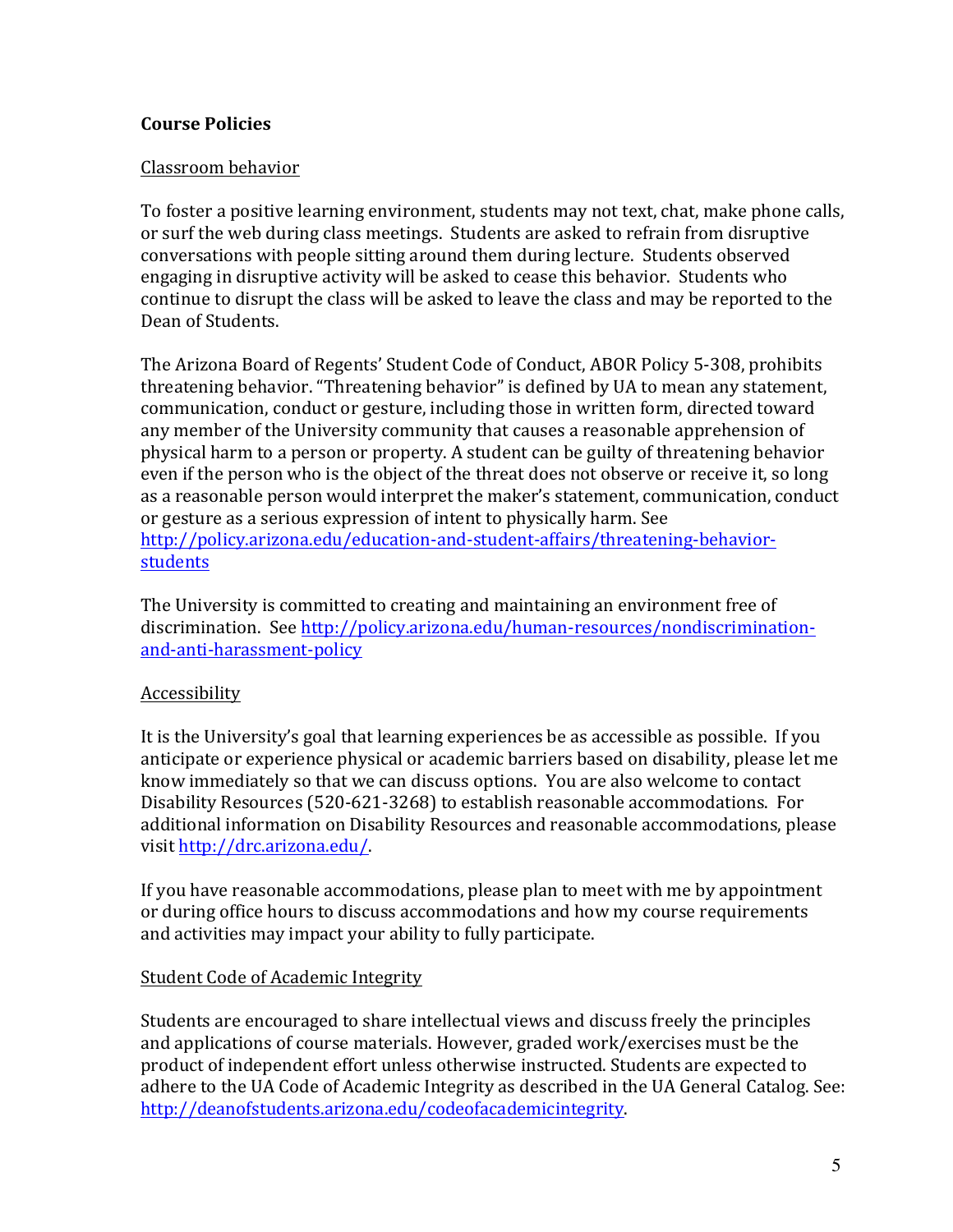The University Libraries have some excellent tips for avoiding plagiarism available at: http://www.library.arizona.edu/help/tutorials/plagiarism/index.html.

According to Section  $D(6)$  (a) of the University's Intellectual Property Policy (which is available at http://www.ott.arizona.edu/uploads/ip\_policy.pdf), faculty own the intellectual property for their course notes and course materials. The instructor holds the copyright to his/her lectures and course materials, including student notes or summaries that substantially reflect them. Student notes and course recordings are for individual use or for shared use on an individual basis. Selling class notes and/or other *course materials to other students or to a third party for resale is not permitted without the instructor's express written consent.* Violations to the *instructor's copyright are* subject to the Code of Academic Integrity and may result in course sanctions. Additionally, students who use D2L or UA email to sell or buy these copyrighted materials are subject to Code of Conduct Violations for misuse of student email addresses.

**NOTE:** All information in this syllabus may be subject to change at the discretion of the instructor.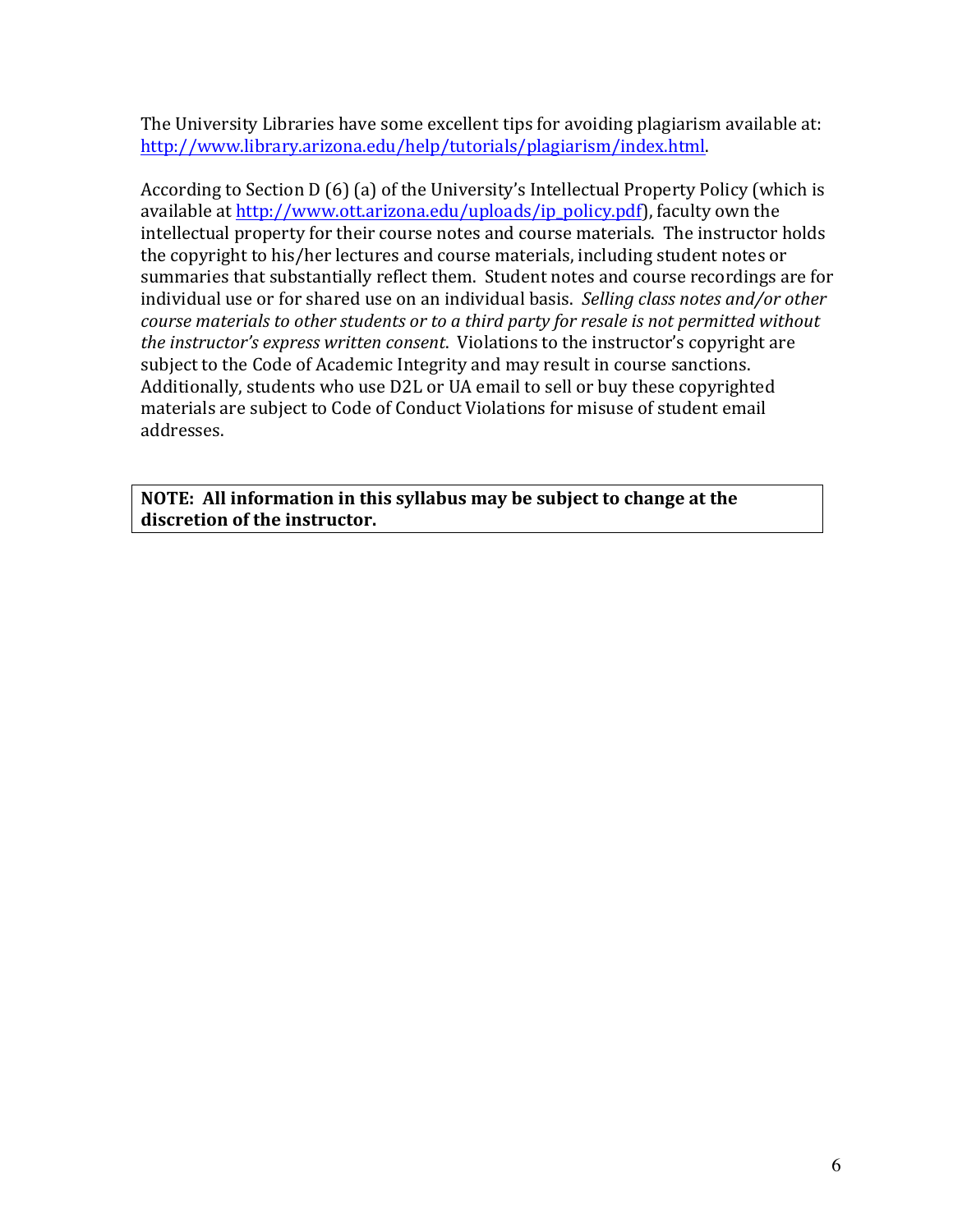# **Weekly Schedule**

#### **Jan 11 Introduction and discussion of key concepts**

We will review the seminar schedule, class expectations, and assign participants to topics. Key concepts in international environmental policy, main actors in international environmental governance, and types of international environmental issues will be introduced and discussed. We will also brainstorm and break into small groups to discuss collaborative group projects.

O'Neill, chapters 1-3

Brondizio, Eduardo S. & Francois-Michel Le Tourneau (2016) Environmental governance for all. *Science* 352(6291), 1272-1273.

## **Jan 18 Theories of international environmental governance**

*Synthesis* #1: *Explain and contrast three theories of international environmental governance* in lay language. Use a specific environmental issue to explain *applications of the theories.*

O'Neill, pages 8-20

Davidson, D. J. & S. Frickel (2004) Understanding Environmental Governance: A Critical Review. *Organization & Environment* 17**,** 471-492.

Himley, M. (2008) Geographies of environmental governance: The nexus of nature and neoliberalism. *Geography Compass* 2**,** 433-451.

Lemos, M. & A. Agrawal (2006) Environmental governance. *Annual Review of Environment and Resources* 31, 297-325.

Okereke, C., H. Bulkeley & H. Schroeder (2009) Conceptualizing climate governance beyond the international regime. *Global Environmental Politics* 9, 58-78.

Pattberg, Philipp & Oscar Widerberg (2015) Theorising global environmental governance: Key findings and future questions. *Millennium-Journal of International Studies* 43(2), 684-705.

Biermann, Frank et al. (2010) Earth system governance: a research framework. *International Environmental Agreements* 10, 277–298.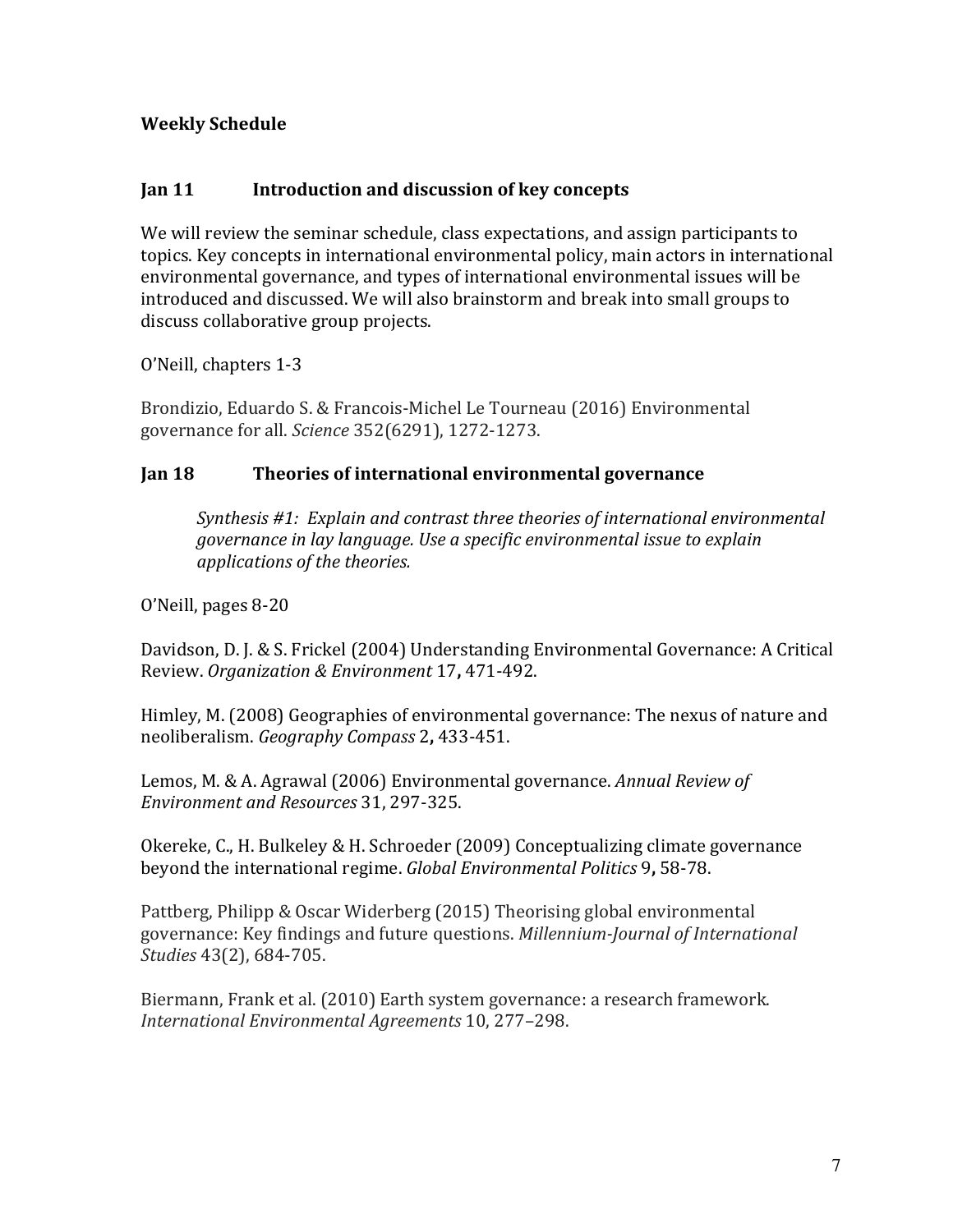#### **Jan 25 International environmental regime formation**

*Synthesis* #2: Many factors shape the design of a multi-lateral environmental agreement. Use a specific environmental issue to explain this.

O'Neill, chapter 4

Mitchell, Ronald B. (2003) International Environmental Agreements: A Survey of Their Features, Formation, and Effects. Annual Rev. Environ. Resource 28, 429-61.

Dimitrov, Radoslav S. (2016) The Paris Agreement on Climate Change: Behind Closed Doors. *Global Environmental Politics* 16, 3.

DeSombre, Elizabeth R. (2011) The United States and Global Environmental Politics: Domestic Sources of U.S. Unilateralism. In *The global environment: institutions, law, and* policy, edited by Regina S. Axelrod, Stacy D. VanDeveer, & David Leonard Downie, Washington, DC: CQ Press, pages 192-212.

## **Feb 1** International environmental regime effectiveness and change

*Synthesis* #3: How best should we conceptualize and measure environmental regime *effectiveness?*

O'Neill, chapter 5

Andresen, Steinar & Jorgen Wettestad (2004) Case Studies of the Effectiveness of International Environmental Regimes. In *Regime Consequences: Methodological Challenges in the Study of Regime Effectiveness, edited by Arild Underdal & Oran R.* Young. The Netherlands: Springer, pages 49-70.

Skjærseth, Jon Birger (2012). International Ozone Policies: Effective International Cooperation. In *International Environmental Agreements: An Introduction*, edited by Steinar Andresen, Elin Lerum Boasson & Geir Hønneland. London/New York: Routledge, pages 38-48.

Gupta, Aarti & Robert Falkner (2006) The Influence of the Cartagena Protocol on Biosafety: Comparing Mexico, China and South Africa. *Global Environmental Politics*  $6(4)$ , 23-55.

O'Neill, Kate et al. (2013) Methods and Global Environmental Governance. Annual Rev. *Environ. Resources* 38, 441–71.

Young, Oran R. (2016) The Paris Agreement: Destined to Succeed or Doomed to Fail? *Politics and Governance* 4(3), 124-132.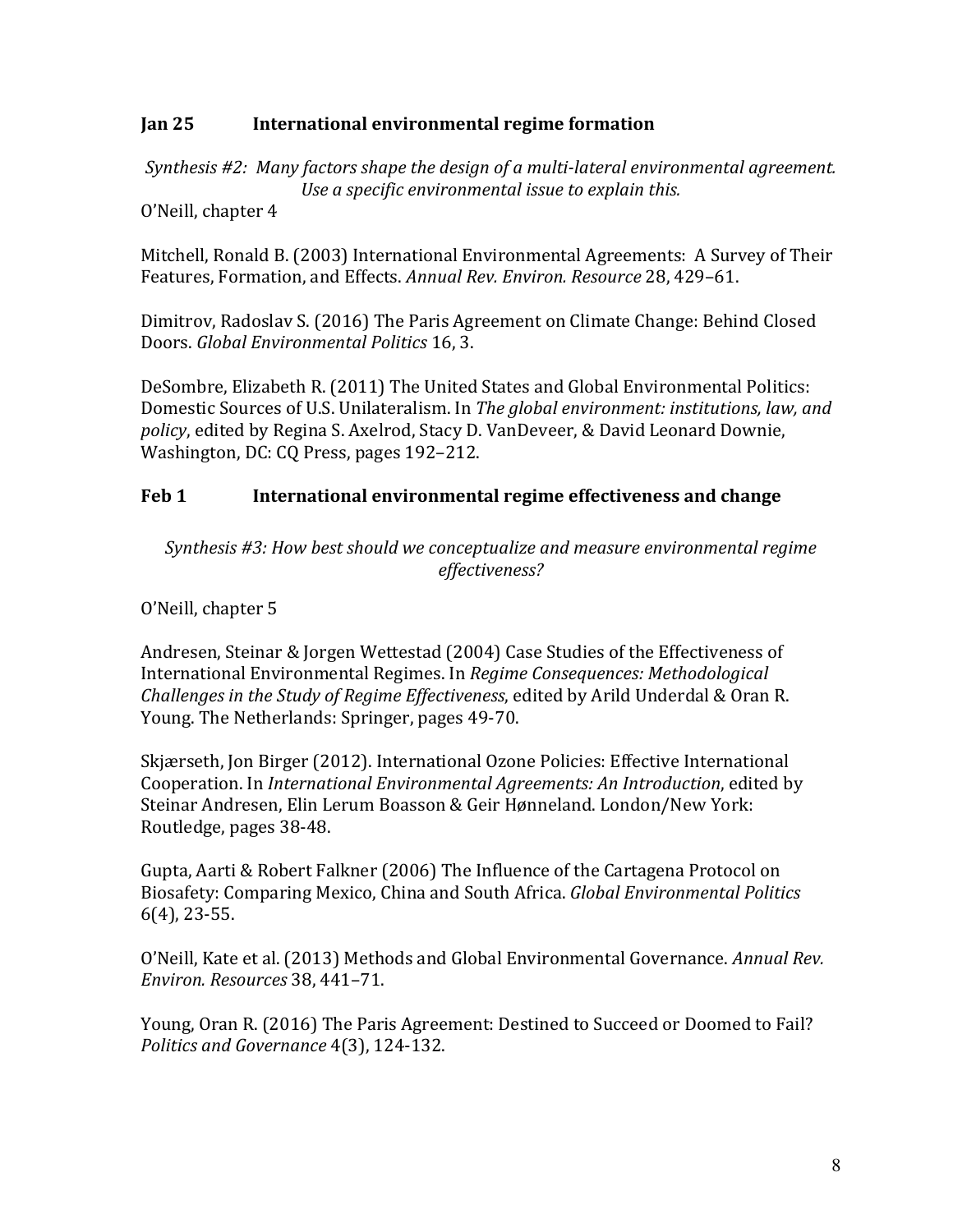# **Feb 8 The United Nations and international architecture of environmental governance**

*Synthesis* #4: *Is the United Nations record on environmental governance a success or a failure?*

O"Neill, pages 54-56

Biermann et al. (2012) Navigating the Anthropocene: Improving Earth System Governance. Science 335, 1306-1307.

Conca, Ken (2015) An unfinished foundation: The United Nations and global environmental governance. Oxford University Press, pages 1-32.

Clémençon, Raymond (2006) What Future for the Global Environment Facility? The *Journal of Environment Development,* 50-74.

Ivanova, Maria (2010) UNEP in Global Environmental Governance: Design, Leadership, Location. *Global Environmental Politics* 10(1), 30-59.

# **Feb 15** Transboundary environmental governance: At the US-Mexico border

*Synthesis* #5: Regimes of US-Mexico transboundary governance have mostly succeeded in improving and protecting the border environment

Gerlak, Andrea K. (2015) Resistance and reform: Transboundary water governance in the Colorado River Delta. *Review of Policy Research* 32(1), 100-123.

Liverman, Diana M., et al. (1999) Environmental issues along the United States-Mexico border: Drivers of change and responses of citizens and institutions. *Annual Review of Energy and the Environment* 24(1), 607-643.

Mumme, Stephen P. (2014) Trade and Environmental Protection along the United States–Mexico Border. *Global Society* 28(4), 398-418.

Mumme, Stephen P. (2015) The evolution of natural resource conservation capacity on the US-Mexico border: Bilateral and trilateral environmental agreements since La Paz. *Review of Policy Research* 32(1), 19-39.

# **Feb 22 Trade, certification, and environmental governance**

*Synthesis* #6: Environmental certification and standards have resulted in the protection of forests, fish and health in exporting countries

O'Neill, chapter 6 and pages 177-182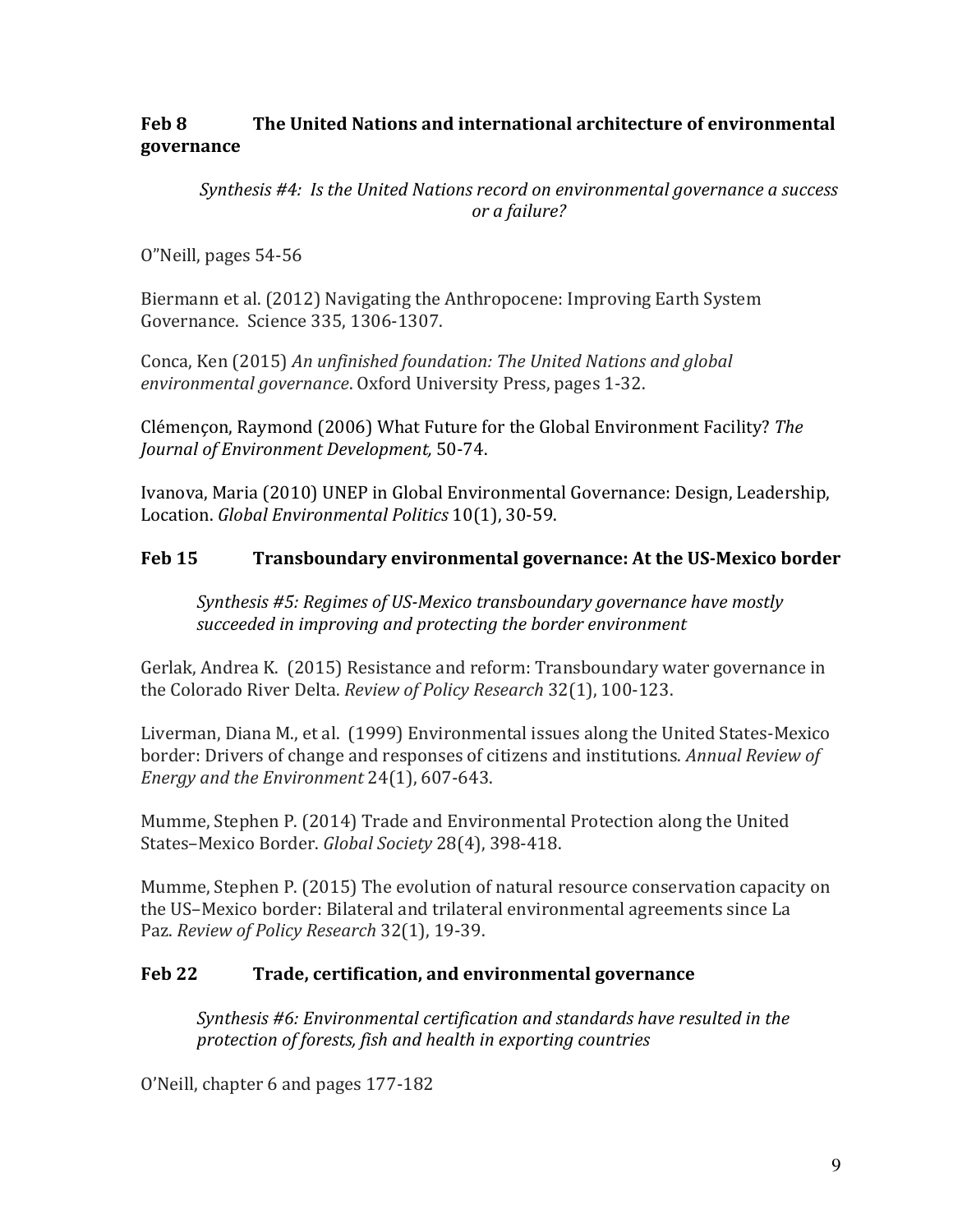Gulbrandsen, Lars H. (2004) Overlapping public and private governance: Can forest certification fill the gaps in the global forest regime? *Global Environmental Politics* 4(2),75-99.

Klooster, Dan (2006) Environmental certification of forests in Mexico: the political ecology of a nongovernmental market intervention. *Annals of the Association of American Geographers* 96(3), 541-565.

Mutersbaugh, Tad & Dan Klooster. (2009) Environmental certification: Standardization for diversity. In *Agriculture, Biodiversity and Markets: Livelihoods and Agroecology in Comparative Perspective,* edited by Stewart Lockie & David Carpenter. Sterling, VA: Earthscan, pages 155-174.

# **Mar 1** Non-state actors in international environmental governance

*Synthesis* #7: NGOs have done more to protect the global environment than the *business sector* 

O'Neill, chapter 7

Falkner, Robert (2003) Private environmental governance and international relations: exploring the links. *Global Environmental Politics* 3(2), 72-87.

Hale, Thomas (2016) "All Hands on Deck": The Paris Agreement and Nonstate Climate Action." *Global Environmental Politics* 16(3), 12-22.

Jordan, Andrew J., et al. (2015) Emergence of polycentric climate governance and its future prospects. *Nature Climate Change* 5,977-982.

Bulkeley, Harriet et al. (2012) Governing climate change transnationally: assessing the evidence from a database of sixty initiatives. *Environment and Planning C: Government and Policy* 30, 591-612. 

Newell, Peter, Philipp Pattberg, and Heike Schroeder (2012) Multiactor governance and the environment. *Annual Review of Environment and Resources* 37(1), 365-387.

# **Mar 8 Knowledge and the science-policy interface**

*Synthesis* #8: Diverse forms of knowledge are not sufficiently reflected in *international environmental governance* 

Haas, Peter M. (1992) Introduction: Epistemic Communities and International Policy Coordination. *International Organization* 46(1), 1-35

Lidskog, Rolf & Göran Sundqvist (2015) When Does Science Matter?: International Relations Meets Science and Technology Studies. *Global Environmental Politics* 15(1), 1-20.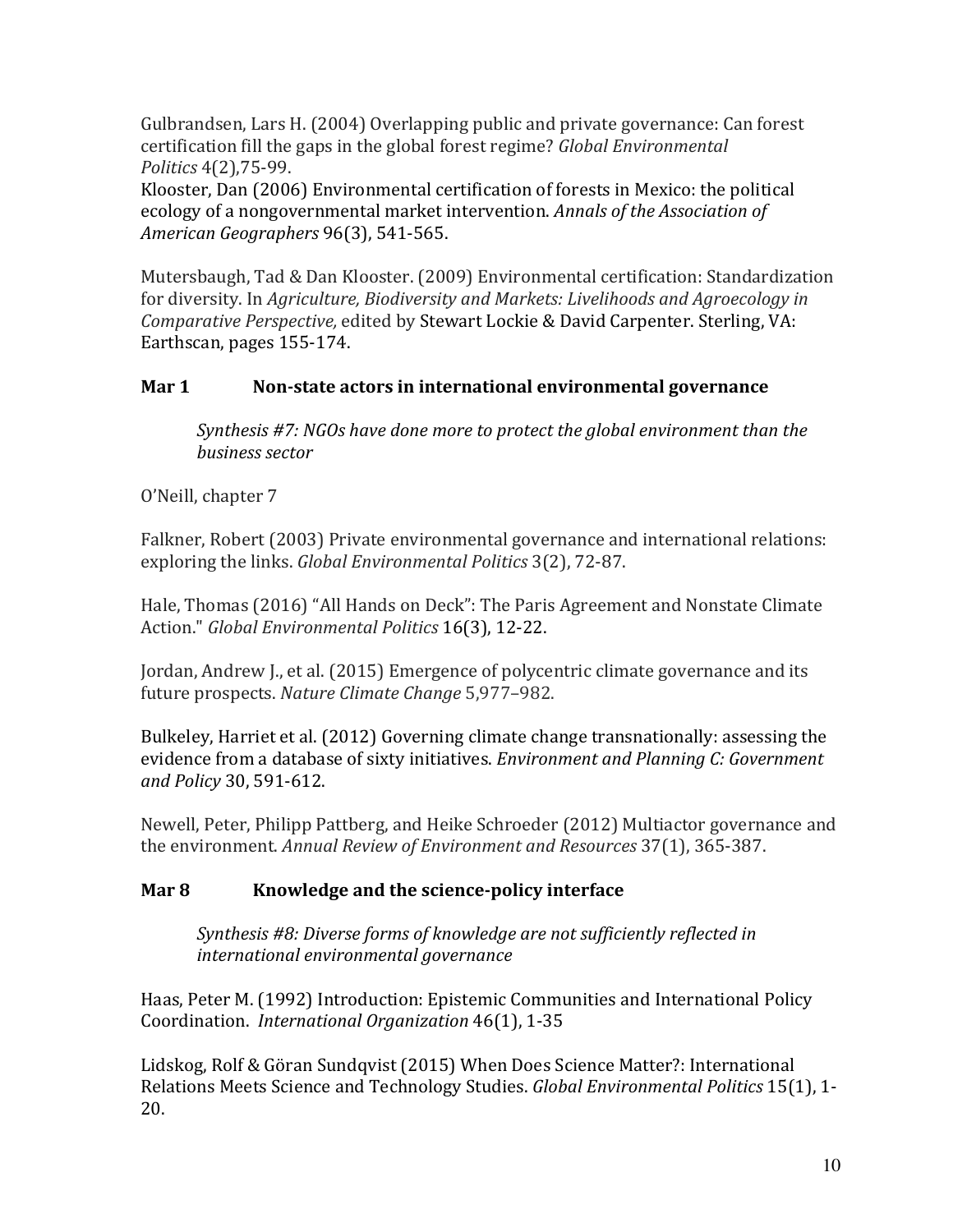Armitage, Derek et al. (2015) Science-policy processes for transboundary water governance. *Ambio* 44(5), 353-66.

Hickmann, Thomas (2014) Science-policy interaction in international environmental politics: an analysis of the ozone regime and the climate regime. *Environmental Economics and Policy Studies* 16, 121-44.

Laurie, Nina, Robert Andolina, & Sarah Radcliffe (2005) Ethnodevelopment: Social Movements, Creating Experts and Professionalising Indigenous Knowledge in Ecuador. *Antipode* 37(3), 470–496.

## **Mar 15 SPRING BREAK**

# **Mar 22** workshopping of collaborative group projects

## **Mar 29 Communicating climate change**

*Synthesis* #9: Science and scientists are failing in communicating the urgency of *climate change to decision makers*

Dilling, Lisa, & Maria Carmen Lemos. (2011) Creating usable science: Opportunities and constraints for climate knowledge use and their implications for science policy. *Global environmental change* 21(2), 680-689.

Kirchhoff, Christine J., Maria Carmen Lemos, & Suraje Dessai (2013) Actionable knowledge for environmental decision making: broadening the usability of climate science. Annual review of environment and resources 38(1), 393-414.

Moser, Susanne C. (2014) Communicating adaptation to climate change: the art and science of public engagement when climate change comes home. *Wiley Interdisciplinary Reviews: Climate Change* 5(3), 337-358.

Meadow, Alison M., et al. (2015) Moving toward the deliberate coproduction of climate science knowledge. *Weather, Climate, and Society* 7(2), 179-191.

# Apr 5 **AAG** meetings in Boston, MA

# Apr 12 **Environmental security and conflict**

*Synthesis* #10: Claims that environmental change will result in conflict and *international migration are unsubstantiated*

Black, R. et al (2011) The effect of environmental change on human migration. *Global Environmental Change* 21, S3–S11.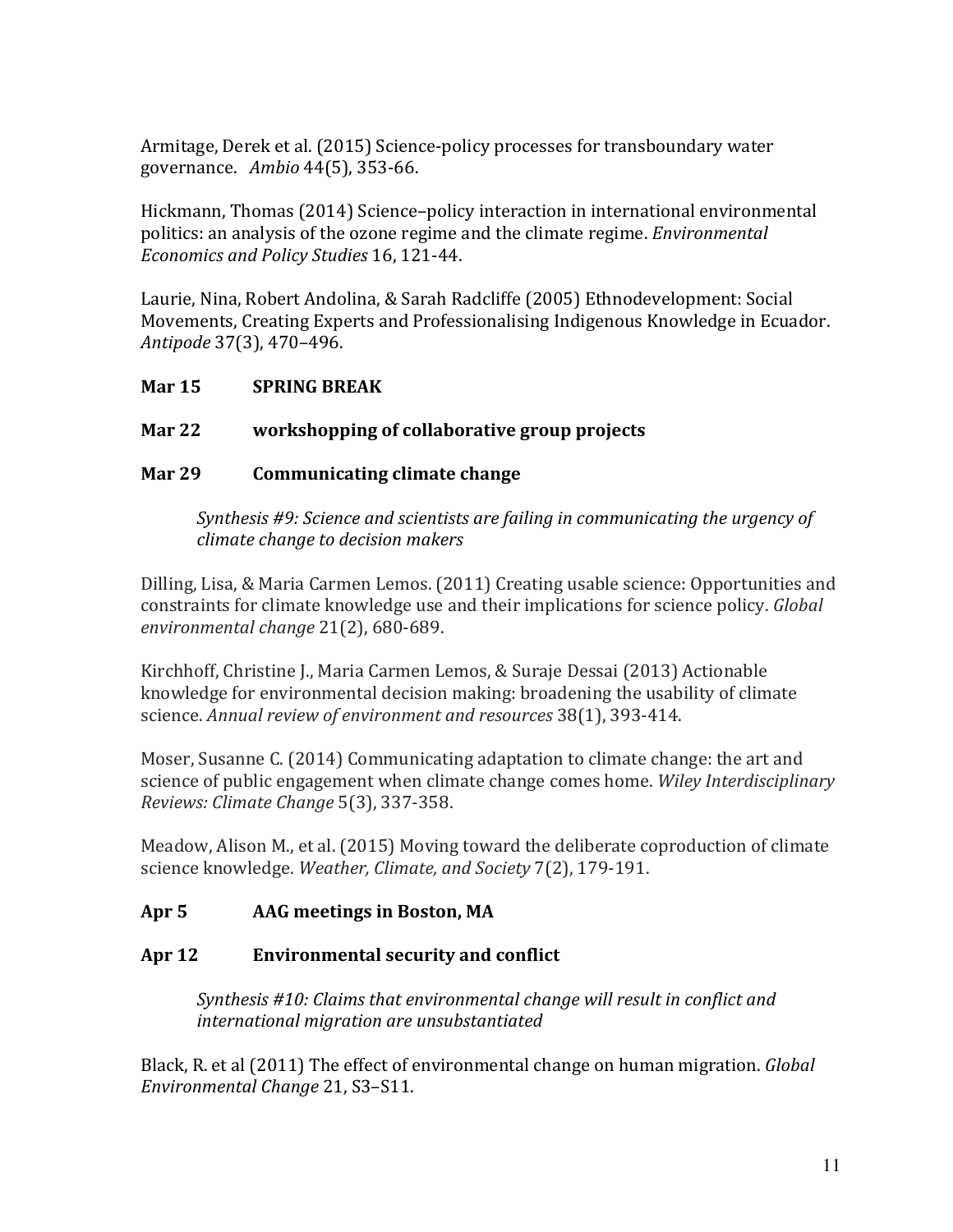Dalby, Simon (1992) Ecopolitical discourse: environmental security and political geography. *Progress in Human Geography* 16(4), 503-522.

Hsiang, Solomon M., Marshall Burke, & Edward Miguel  $(2013)$  Quantifying the influence of climate on human conflict. *Science* 341(6151):1235367.

Liverman, Diana (2014) What if climate change triggers cooperation, not conflict? *Huffington Post,* 7/18/2014. http://www.huffingtonpost.com/diana-liverman/what-ifclimate-change-tr\_b\_5599886.html

Scheffran, Jürgen et al. (2012) Disentangling the Climate-conflict Nexus: Empirical and Theoretical Assessment of Vulnerabilities and Pathways. *Review of European Studies*  $4(5)$ , 1-13.

Wolf, Aaron T. (2007) Shared waters: Conflict and cooperation. *Annual Review of Environ. Resources* 32, 241-269.

# Apr 19 The SGDs: A New Global Development Agenda?

*Synthesis* #11: The *SGDs represent noble, but unattainable environmental goals* 

Chasek, Pamela & Lynn M. Wagner (2016) Breaking the Mold: A New Type of Multilateral Sustainable Development Negotiation, *International Environmental Agreements: Politics, Law and Economics* 16(3), 397-413.

Norström, A.V. et al. (2014) Three necessary conditions for establishing effective Sustainable Development Goals in the Anthropocene. *Ecology and Society* 19(3): 8.

Easterly W. (2015) The SDGs should stand for senseless, dreamy, garbled. *Foreign Policy* 28. http://foreignpolicy.com/2015/09/28/the-sdgs-are-utopian-and-worthless-mdgsdevelopment-rise-of-the-rest/

Negotiating the SDGs: David Donoghue's perspective http://deliver2030.org/?p=6909

The unlikely journey to the 2030 Agenda for Sustainable Development (Olav Kjørven) http://deliver2030.org/?p=6767

The SDG Story: An Insider Account of How It All Came About (Farrukh Khan) http://impakter.com/sdg-story-insider-account-came/

# Apr 26 **Justice, human rights, and environmental governance**

*Synthesis* #12: Justice and equity claims are challenging traditional approaches to *international environmental governance*